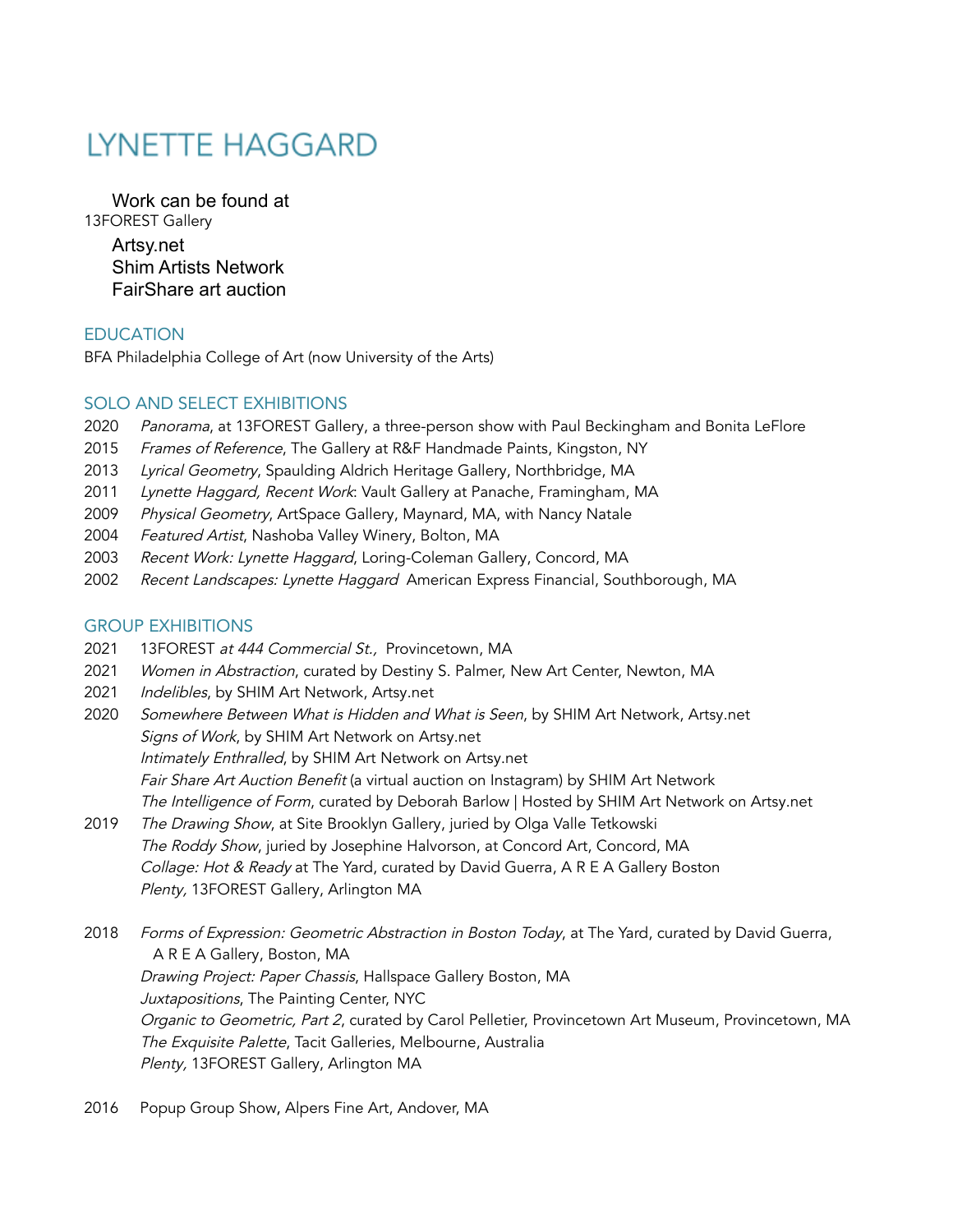LYNETTE HAGGARD RÉSUMÉ (continued)

- 2015 Art Basel Miami, Projects Gallery, Miami Casting Shadows, curated by Deborah Winiarski, Julie Heller Gallery, Provincetown, MA, Minimal/Maximal, Truro Center for the Arts, Truro, MA, curated by Michael Carroll
- 2013 The Elephant in the Room, Laconia Gallery, Boston, MA Encaustic Conference Presenters Exhibition, Schoolhouse Gallery, Provincetown, MA Wax is Hot, Amy Simon Gallery, Westport, CT
- 2012 Pollination, Art Current Gallery, Provincetown, MA, curated by Gregory Wright Encaustic Conference Presenters Exhibition, Schoolhouse Gallery, Provincetown, MA
- 2011 Present Company, Fountain Street Fine Art, Framingham, MA Unchained, Wingate Gallery, Wenham, MA curated by George Wingate and Deborah Barlow Pollination, Brush Gallery, Lowell, MA, curated by Gregory Wright New England Collective II, Galatea Fine Arts Gallery, Boston, curated by Joanne Mattera Wax in Motion, Bowersock Gallery, Provincetown, MA, curated by Kim Bernard

Beeline, Kobalt Gallery, Provincetown MA, curated by Francine D'Olympio Sixth Encaustic Invitational, Conrad Wilde Gallery, Tucson Unscripted, Fountain Street Fine Arts, Framingham, MA, curated by Katherine French The Sketchbook Project: Brooklyn Art Library, NY. A touring show visiting cities across the USA

- 2010 Holiday Small Works, Summer Small Works, and Nocturne, The Copley Society, Boston BLUE, Schulz Gallery, Cambridge MA, curated by Amy Ford and Susan P. Vostros Small Works Invitational, Hourglass Gallery, Melrose, MA Wish You Were Here, AIR Gallery, Brooklyn, NY Best Foot Forward, Montserrat College of Art, Beverly ,MA A Community of Artists, Danforth Museum, Framingham, MA Summer Invitational, Hanback Gallery, Millerton, NY
- 2009 Spice, Passages, and New Members Show, The Copley Society, Boston Ancient Medium, New Terrain, The Art Complex Museum, Duxbury, MA, curated by Craig Bloodgood Heat Stroke, The Saco Museum of Art, Saco, ME, curated by Katherine French A Community of Artists, Danforth Museum, Framingham, MA
- 2008 Summer Invitational Show, Hanback Gallery, Lenox, MA In Flat Fields, Irvine Gallery, Kennebunk, Maine, curated by Shawn Hill Wax-It, Mill Brook Gallery, Concord, NH Collaboration in Wax, Diptych Collaborative Project, shown at these venues: • Conrad Wilde Gallery, Tucson • Montserrat College of Art, Beverly, MA • Brian Marki Gallery, Portland, OR • Whitney Artworks, Portland, ME
	- Six in Wax, Nashawannuck Gallery, Northampton, MA, curated by Nancy Natale
- 2007 Red, Kathryn Schulz Gallery, Cambridge, MA Per Square Foot, Conrad Wilde Gallery, Tucson Biennial Contemporary Regional Art, New Hampshire Institute of Art, Manchester, NH 8th Annual Roddy Exhibition, Concord Art Association, Concord, MA The Roddy Show Logan International Airport, Boston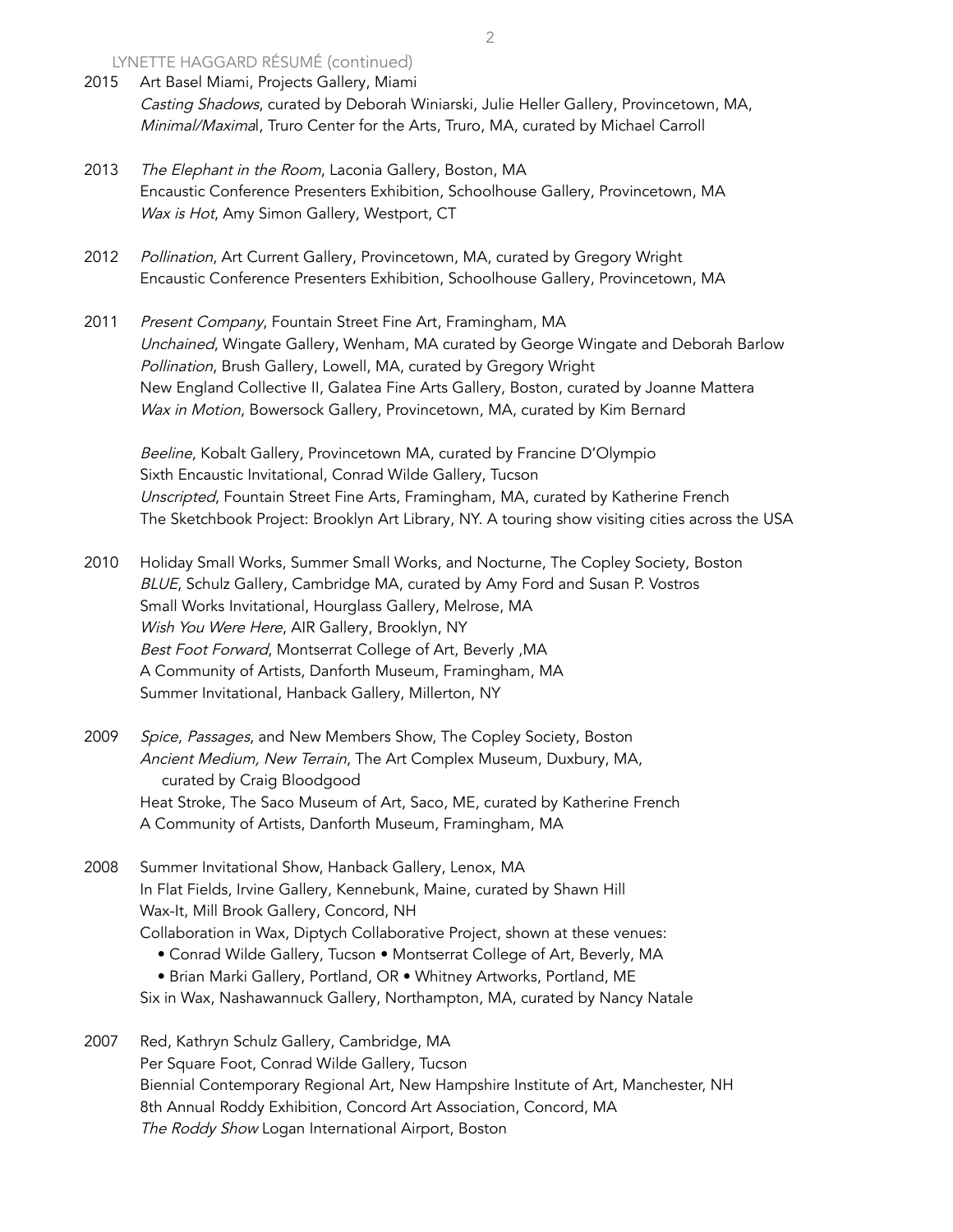## LYNETTE HAGGARD RÉSUMÉ (continued)

Summer Invitational Show, Hanback Gallery, Lenox, MA Encaustic II, Galletly Gallery, New Hampton School, New Hampton, NH Encaustic I, Winfisky Gallery, Salem State College, Salem, MA

2006 A Community of Artists, Danforth Museum, Framingham, MA

2005 Wish You Were Here, AIR Gallery, NYC For the Love of Snow, Anderson Fine Art Gallery, Lexington, MA Members Juried Show, Concord Art Association, Concord, MA

2004 Invitational Summer Show, Day Hill Gallery, Falmouth, MA

- 2003 Members Juried Show, Concord Art Association, Concord, MA 6th Annual Show , Cultural Arts Alliance, Hopkinton, MA The Art of Drawing, Concord Art Association, Concord, MA Spring Monotype Show, Artana Gallery, Saxonville, MA
- 2002 Small Works Show, Concord Art Association, Concord, MA
- 2001 4th Annual Juried Show, Cultural Arts Alliance, Hopkinton, MA Distinguished Members Show, Concord Art Association, Concord, MA United Pastelists of America Show, Edward Hopper House, Upper Nyack, NY New England Landscape, Sharon Arts Center Gallery, Peterborough, NH Members Juried Show, The Danforth Museum: Framingham, MA Invitational Summer Show, The Peck Gallery, Providence, RI 138th Annual Small Oils Show, Philadelphia Sketch Club, Philadelphia
- 2000 3rd Annual Juried Show, Cultural Arts Alliance, Hopkinton, MA 20th Faber Birren National Show, Stamford Art Association, Stamford, CT The Meaning of Landscape Concord Art Association, Concord, MA New England Landscape, Artana Gallery, Saxonville, MA The Great River Landscape, Artspace Arts Center, Greenfield, MA 2nd Annual Small Works Exhibition, Attleboro Museum, Attleboro, MA Annual Women's Show, Whistler House Museum, Lowell, MA
- 1999 19th Faber Birren National Show, Stamford Art Association, Stamford, CT 1st Annual Small Works Exhibition, Attleboro Museum, Attleboro, MA Ten Landscape Visions, Arts Center Invitational Show, Southborough, MA Carriage House Artists, Johnson's Gallery, Boston, MA New England Watercolor Society Juried Show, Concord Art Association, Concord, MA 1st Annual Juried Show, Cultural Arts Alliance, Hopkinton, MA

## AWARDS, FELLOWSHIPS AND RESIDENCIES

- 2018 Residency Fellowship, Virginia Center for Creative Arts, Amherst, VA
- 2016 Curated into Geoform.net, online scholarly resource and curatorial project
- 2009 Juror's Choice Award, The Copley Society, Boston
- 2003 First Prize, Mixed Media, Cultural Arts Alliance, Hopkinton, MA
- 2001 Best in Show, Cultural Arts Alliance, Hopkinton, MA
- 2000 Honorable Mention, Artspace Arts Center, Greenfield, MA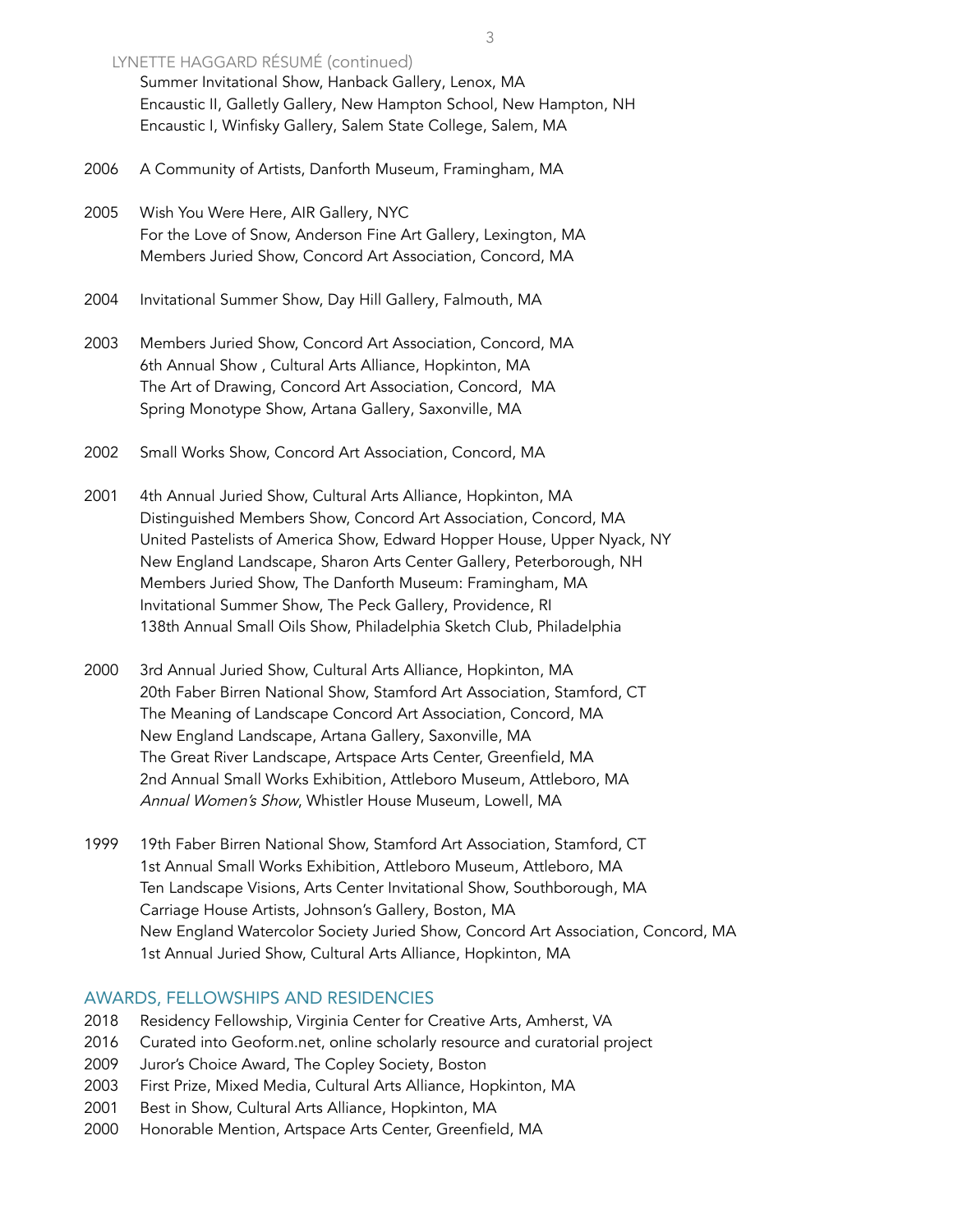LYNETTE HAGGARD RÉSUMÉ (continued) 1998 Honorable Mention, Cultural Arts Alliance, Hopkinton, MA

#### PERMANENT COLLECTIONS

New Britain Museum of American Art, New Britain, CT Massachusetts General Hospital, Pediatric Cardiology Unit, Boston Emerson Hospital, Concord, MA Brooklyn Art Library, Brooklyn, NY R&F Handmade Paints, Kingston, NY Virginia Center for Creative Arts, Amherst, VA Alternatives Unlimited, Whitinsville, MA Parmenter Hospice, Wayland, MA Pearson Education, Boston, MA Private collections, USA and abroad